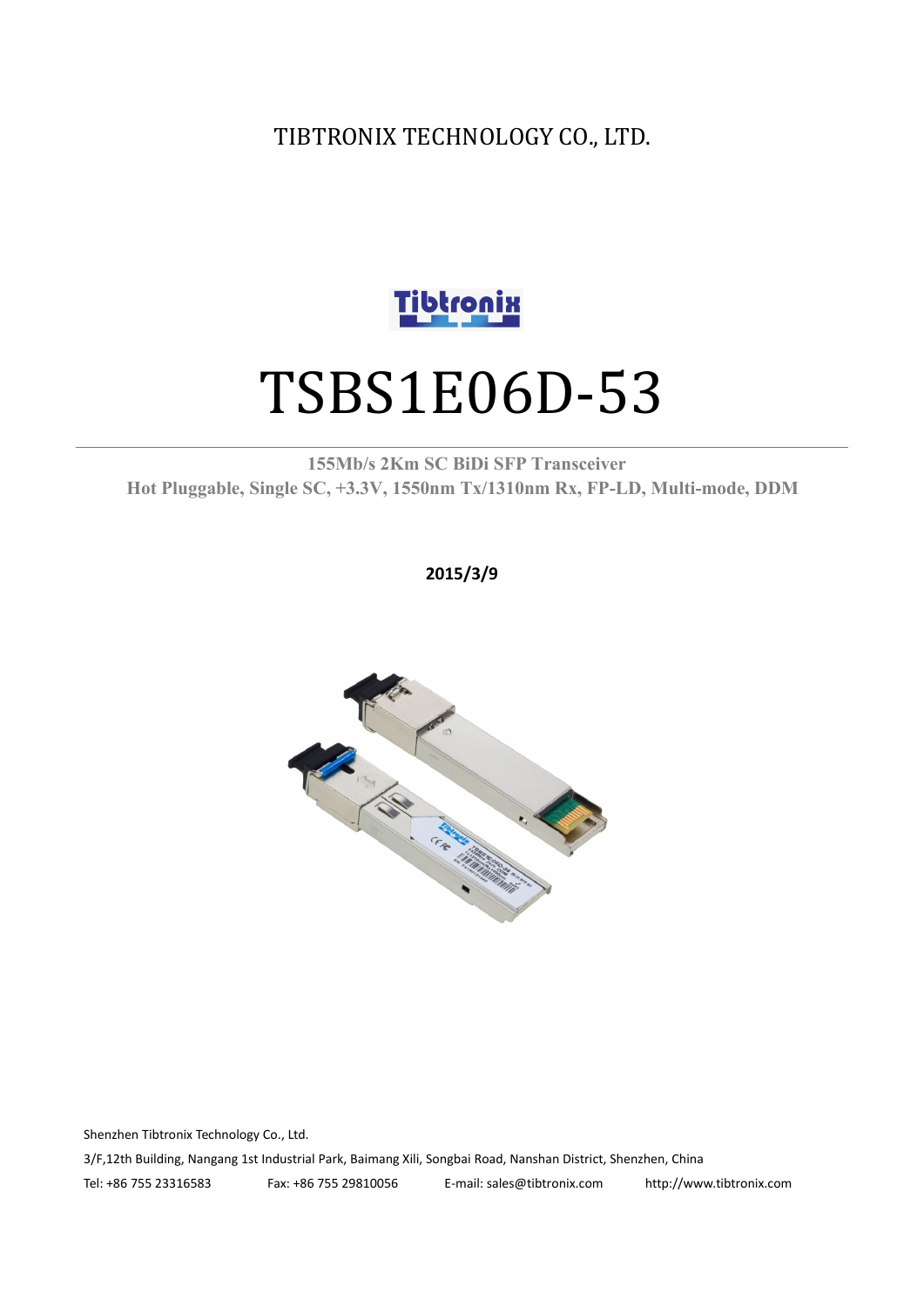#### **Features:**

- $\diamondsuit$  Up to 155Mb/s Data Links
- $\Leftrightarrow$  Hot-Pluggable
- $\Leftrightarrow$  Single SC connector
- $\diamond$  Up to 2 km on 50/125 µm MMF
- $\lozenge$  1550nm FP laser transmitter
- $\diamondsuit$  1310nm PIN photo-detector
- $\diamond$  Single +3.3V Power Supply
- $\Diamond$  Monitoring Interface Compliant with SFF-8472
- $\Diamond$  Maximum Power <1W
- $\Diamond$  Industrial /Extended/ Commercial operating temperature range: -40°C to 85°C/-5°C to 85°C/-0°C to 70°C Version available
- $\Leftrightarrow$  RoHS compliant and Lead Free

## **Applications:**

- $\diamond$  SONET OC-3/SDH STM-1
- $\Leftrightarrow$  Fast Ethernet
- $\Leftrightarrow$  Other Optical Links

#### **Description:**

TIBTRONIX's TSBS1E06D-53 Transceivers are a high performance, cost effective module which have a single SC optics interface. They are compatible with the Small Form Factor Pluggable Multi-Sourcing Agreement (MSA) and Digital diagnostics functions are available via the 2-wire serial bus specified in SFF-8472. The receiver section uses a PIN receiver and the transmitter uses a 1550 nm FP laser, up to 13dB link budge ensure this module SONET OC-3 / SDH STM -1 2km application.

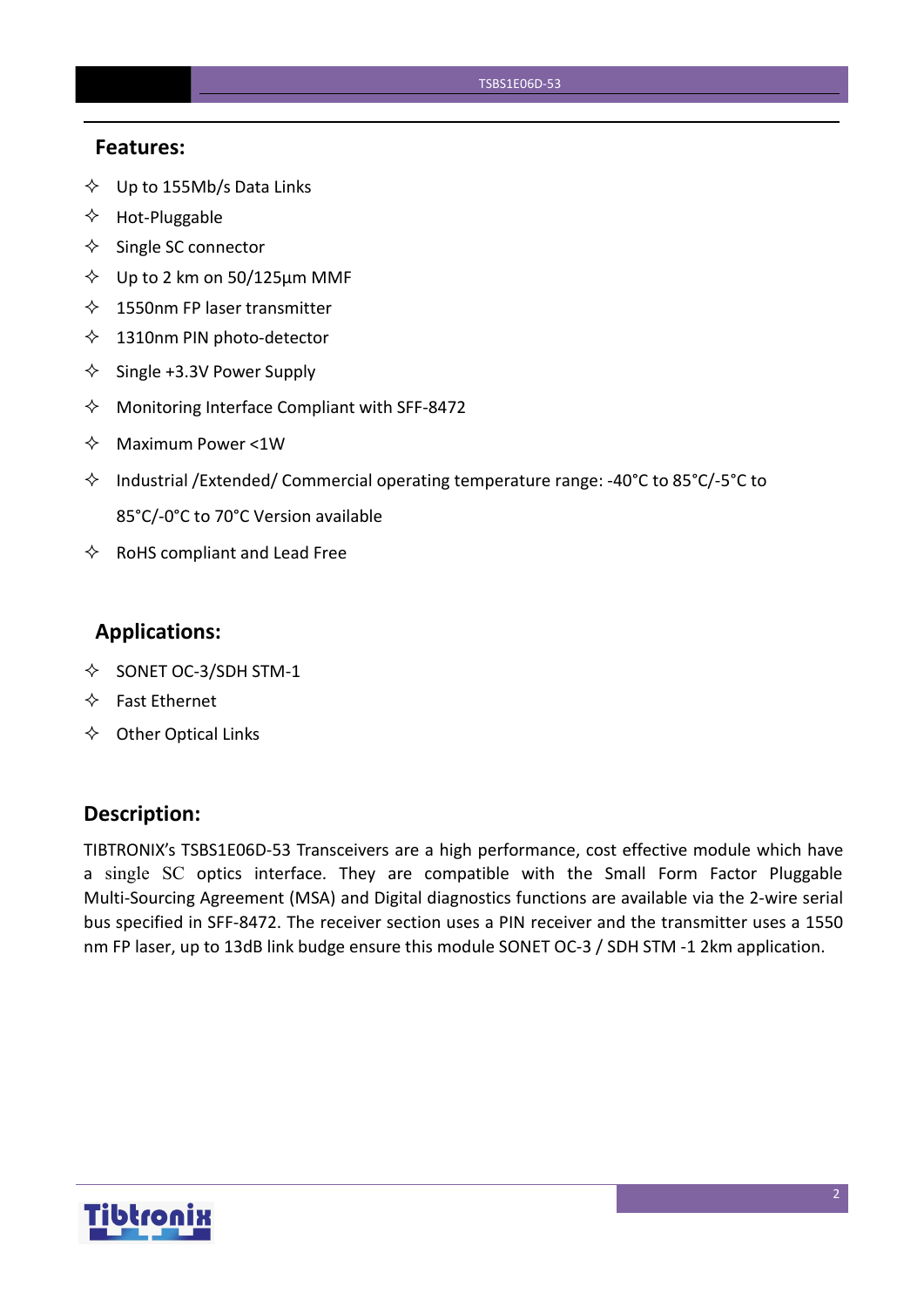## **Absolute Maximum Ratings**

| <b>Parameter</b>         | Symbol          | Min.   | <b>Typical</b> | Max.  | Unit        |
|--------------------------|-----------------|--------|----------------|-------|-------------|
| Storage Temperature      |                 | $-40$  |                | $+85$ | $\sim$<br>֊ |
| Supply Voltage           | V <sub>cc</sub> | $-0.5$ |                | Δ     |             |
| <b>Relative Humidity</b> | <b>RH</b>       |        |                | 85    | %           |

## **Recommended Operating Environment:**

| Parameter                  | <b>Symbol</b> | Min.      | <b>Typical</b> | Max. | Unit     |              |
|----------------------------|---------------|-----------|----------------|------|----------|--------------|
|                            | Industrial    |           | $-40$          |      | 85       | $^{\circ}$ C |
| Case operating Temperature | Extended      | $T_c$     | $-5$           |      | 85       | $^{\circ}$ C |
|                            | Commercial    |           | 0              |      | $+70$    | $^{\circ}$ C |
| <b>Supply Voltage</b>      |               | $V_{CC}$  | 3.135          |      | 3.465    | v            |
| <b>Supply Current</b>      |               | Icc       |                |      | 300      | mA           |
| Inrush Current             |               | Isurge    |                |      | $lcc+30$ | mA           |
| <b>Maximum Power</b>       |               | $P_{max}$ |                |      |          | W            |

## $\bullet$  Electrical Characteristics(T<sub>OP</sub> = -40 to 85°C, VCC = 3.135 to 3.465 Volts)

| Parameter                      | <b>Symbol</b>                    | Min.        | <b>Typical</b> | Max.           | <b>Unit</b> | <b>Note</b> |
|--------------------------------|----------------------------------|-------------|----------------|----------------|-------------|-------------|
| <b>Transmitter Section:</b>    |                                  |             |                |                |             |             |
| Input differential impedance   | $R_{in}$                         | 90          | 100            | 110            |             |             |
| Single ended data input swing  | $V_{\text{in PP}}$               | 250         |                | 1200           | $mVp-p$     |             |
| Transmit Disable Voltage       | $V_D$                            | $Vcc - 1.3$ |                | Vcc            | $\vee$      | 2           |
| <b>Transmit Enable Voltage</b> | $\mathsf{V}_{\mathsf{EN}}$       | Vee         |                | $Vee+0.8$      | $\vee$      |             |
| Transmit Disable Assert Time   | ${\mathsf T}_{\textsf{dessert}}$ |             |                | 10             | <b>us</b>   |             |
| <b>Receiver Section:</b>       |                                  |             |                |                |             |             |
| Single ended data output swing | Vout, pp                         | 300         |                | 800            | mv          | 3           |
| LOS Fault                      | Vlosfault                        | $Vcc - 0.5$ |                | $V_{CC\_host}$ | $\vee$      | 5           |
| <b>LOS Normal</b>              | V <sub>los norm</sub>            | $V_{ee}$    |                | $V_{ee}$ +0.5  | $\vee$      | 5           |
| Power Supply Rejection         | <b>PSR</b>                       | 100         |                |                | mVpp        | 6           |

Note:

1. AC coupled.

2. Or open circuit.

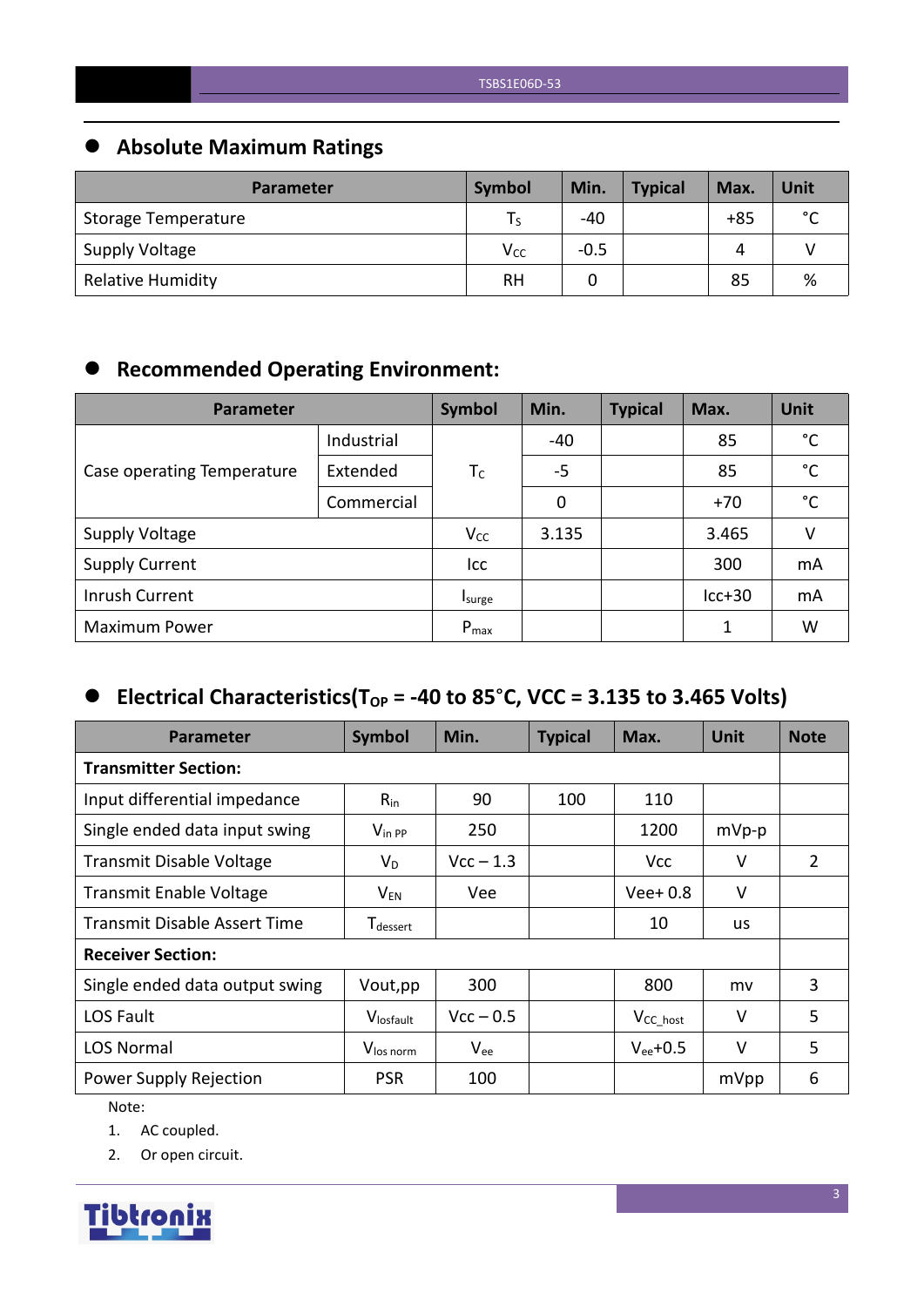- 3. Into 100 ohm differential termination.
- 4.  $20 80 \%$
- 5. LOS is LVTTL. Logic 0 indicates normal operation; logic 1 indicates no signal detected.
- 6. All transceiver specifications are compliant with a power supply sinusoidal modulation of 20 Hz to 1.5MHz up to specified value applied through the powersupply filtering network shown on page 23 of the Small Form-factor Pluggable (SFP) Transceiver Multi-Source Agreement (MSA), September 14, 2000.

## **Optical Parameters(T** $_{OP}$  = -40 to 85°C, VCC = 3.135 to 3.465 Volts)

| <b>Parameter</b>                                      | <b>Symbol</b>                              | Min.  | <b>Typical</b> | Max.           | <b>Unit</b> | <b>Note</b>    |
|-------------------------------------------------------|--------------------------------------------|-------|----------------|----------------|-------------|----------------|
| <b>Transmitter Section:</b>                           |                                            |       |                |                |             |                |
| Center Wavelength                                     | $\lambda_{\rm c}$                          | 1530  | 1550           | 1570           | nm          |                |
| Spectral Width(RMS)                                   | $\sigma_{RMS}$                             |       |                | 4              | nm          |                |
| <b>Optical Output Power</b>                           | $P_{\text{out}}$                           | $-15$ |                | -8             | dBm         | $\mathbf{1}$   |
| <b>Optical Rise/Fall Time</b>                         | $t_r / t_f$                                |       |                | $\overline{2}$ | ns          | $\overline{2}$ |
| <b>Extinction Ratio</b>                               | ER                                         | 8.2   |                |                | dB          |                |
| Generated Jitter (peak to peak)                       | $J_{TX}p-p$                                |       |                | 0.07           | UI          | $\overline{3}$ |
| Generated Jitter (rms)                                | $J_{TX}$ rms                               |       |                | 0.007          | UI          | $\overline{3}$ |
| Eye Mask for Optical Output                           | Compliant with G.957(class 1 laser safety) |       |                |                |             |                |
| <b>Receiver Section:</b>                              |                                            |       |                |                |             |                |
| <b>Optical Input Wavelength</b>                       | $\lambda_{\rm c}$                          | 1270  | 1310           | 1600           | nm          |                |
| Receiver Overload                                     | $P_{ol}$                                   | -8    |                |                | dBm         | $\overline{4}$ |
| <b>RX Sensitivity</b>                                 | Sen                                        |       |                | $-28$          | dBm         | $\overline{4}$ |
| RX LOS Assert                                         | LOS <sub>A</sub>                           | $-45$ |                |                | dBm         |                |
| RX_LOS De-assert                                      | LOS <sub>D</sub>                           |       |                | $-29$          | dBm         |                |
| RX LOS Hysteresis                                     | LOS <sub>H</sub>                           | 0.5   |                |                | dB          |                |
| <b>General Specifications:</b>                        |                                            |       |                |                |             |                |
| Data Rate                                             | <b>BR</b>                                  |       | 155            |                | Mb/s        |                |
| <b>Bit Error Rate</b>                                 | <b>BER</b>                                 |       |                | $10^{-12}$     |             |                |
| Max. Supported Link Length on<br>50/125µm MMF@155Mb/s | $L_{MAX}$                                  |       | $\overline{2}$ |                | km          |                |
| <b>Total System Budget</b>                            | <b>LB</b>                                  | 13    |                |                | dB          |                |

Note

- 1. The optical power is launched into MMF.
- 2. 20-80%.
- 3. Jitter measurements taken using Agilent OMNIBERT 718 in accordance with GR-253.
- 4. Measured with PRBS  $2^{7-1}$  at  $10^{-12}$  BER

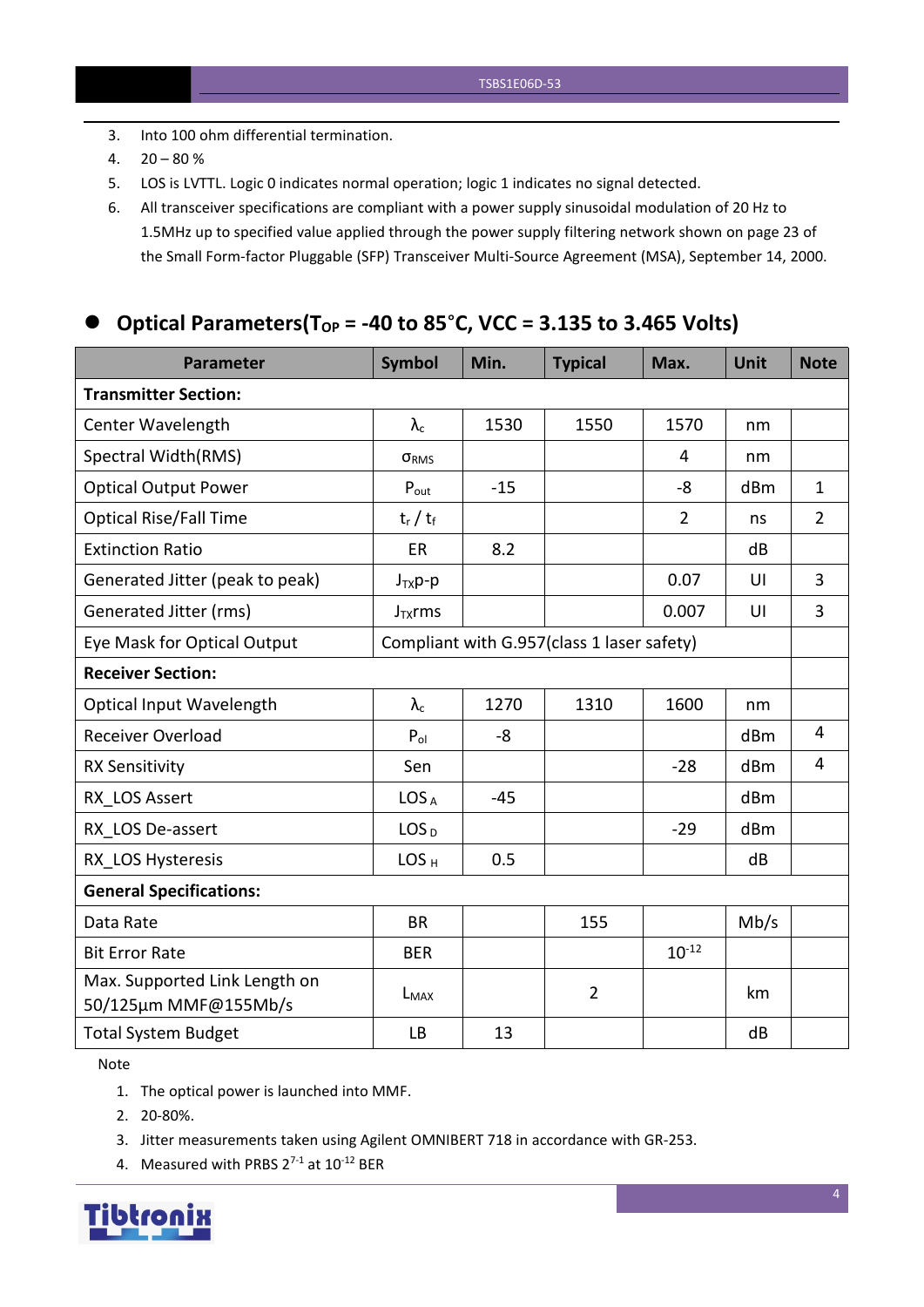## **Pin Assignment**



Diagram of Host Board Connector Block Pin Numbers and Name

#### **Diagram of Host Board Connector Block Pin Numbers and Names**

#### **Pin Function Definitions**

| <b>Pin No</b>  | <b>Name</b>       | <b>Function</b>                     | <b>Plug Seq</b> | <b>Notes</b>   |
|----------------|-------------------|-------------------------------------|-----------------|----------------|
| 1              | VeeT              | <b>Transmitter Ground</b>           | 1               | $\mathbf{1}$   |
| $\overline{2}$ | <b>TX Fault</b>   | <b>Transmitter Fault Indication</b> | $\overline{3}$  |                |
| 3              | <b>TX Disable</b> | <b>Transmitter Disable</b>          | $\overline{3}$  | $\overline{2}$ |
| 4              | MOD-DEF2          | <b>Module Definition</b>            | $\overline{2}$  | 3              |
| 5              | MOD-DEF1          | Module Definition 1                 | 3               | 3              |
| 6              | MOD-DEF0          | Module Definition 0                 | 3               | 3              |
| 7              | Rate Select       | Not Connected                       | 3               | $\overline{4}$ |
| 8              | <b>LOS</b>        | Loss of Signal                      | 3               | 5              |
| 9              | <b>VeeR</b>       | <b>Receiver Ground</b>              | $\mathbf{1}$    | 1              |
| 10             | <b>VeeR</b>       | Receiver Ground                     | $\mathbf{1}$    | 1              |
| 11             | <b>VeeR</b>       | <b>Receiver Ground</b>              |                 | $\mathbf{1}$   |
| 12             | RD-               | Inv. Received Data Out              | 3               | 6              |
| 13             | $RD+$             | <b>Received Data Out</b>            | 3               | 6              |
| 14             | VeeR              | <b>Receiver Ground</b>              | 3               | 1              |
| 15             | <b>VccR</b>       | <b>Receiver Power</b>               | $\overline{2}$  | $\mathbf{1}$   |
| 16             | <b>VccT</b>       | <b>Transmitter Power</b>            | $\overline{2}$  |                |
| 17             | VeeT              | <b>Transmitter Ground</b>           | 1               |                |

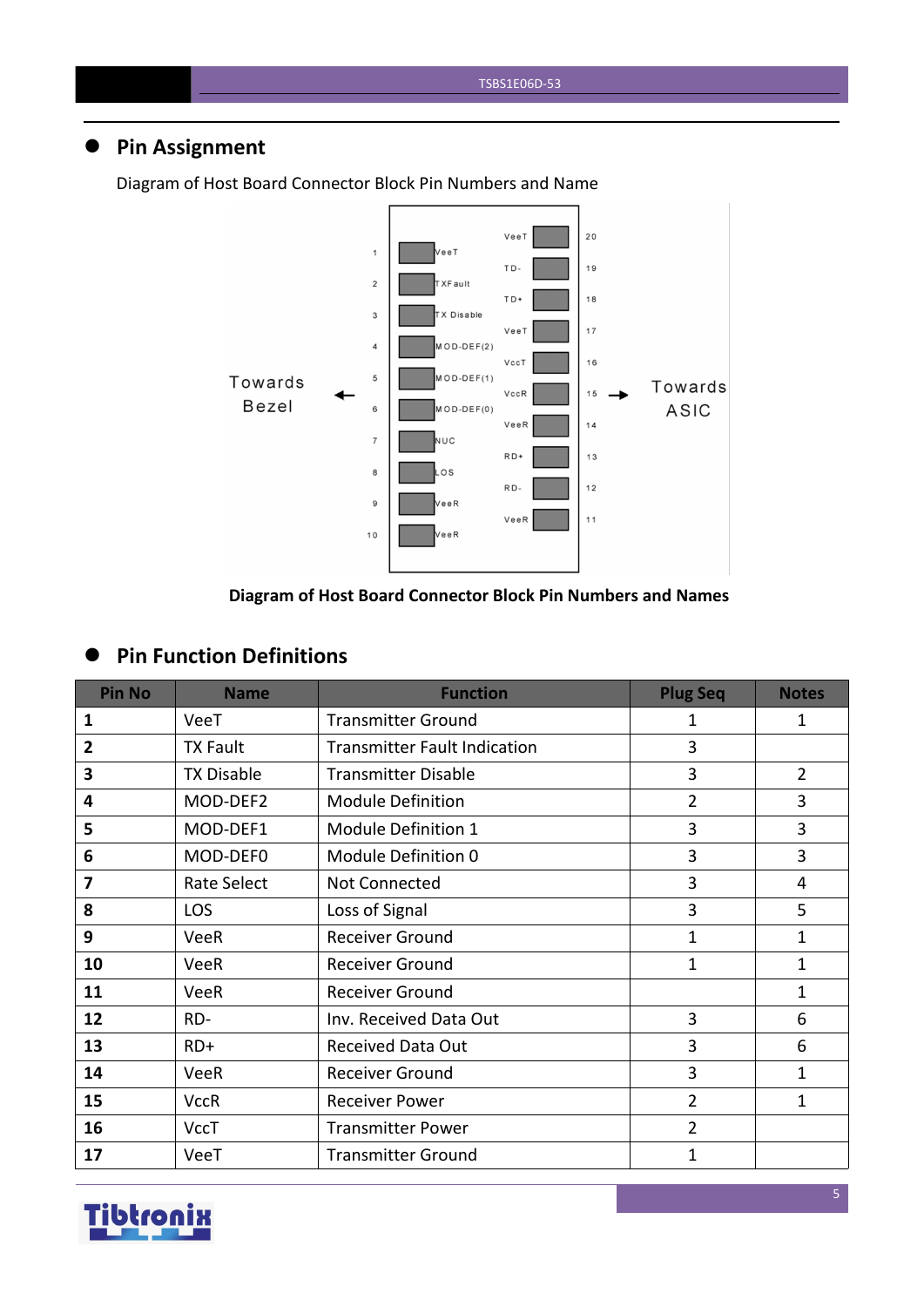TSBS1E06D-53

| 18             | TD+  | Transmit Data In          |  |
|----------------|------|---------------------------|--|
| 19             | ື່   | Inv. Transmit In          |  |
| <b>20</b><br>w | VeeT | <b>Transmitter Ground</b> |  |

**Notes:**

- 1. Circuit ground is internally isolated from chassis ground.
- 2. Laser output disabled on TDIS >2.0V or open, enabled on TDIS <0.8V.
- 3. Should be pulled up with 4.7k 10 kohms on host board to a voltage between 2.0V and 3.6V. MOD\_DEF(0) pulls line low to indicate module is plugged in.
- 4. Rate select is not used
- 5. LOS is open collector output. Should be pulled up with 4.7k 10 kohms on host board to a voltage between 2.0V and 3.6V. Logic 0 indicates normal operation; logic 1 indicates loss of signal.
- 6. AC Coupled

**SFP Module EEPROM Information and Management**

The SFP modules implement the 2-wire serial communication protocol as defined in the SFP -8472. The serial ID information of the SFP modules and Digital Diagnostic Monitor parameters can be accessed through the  $I^2C$  interface at address A0h and A2h. The memory is mapped in Table 1. Detailed ID information (A0h) is listed in Table 2. And the DDM specification at address A2h. For more details of the memory map and byte definitions, please refer to the SFF-8472, "Digital Diagnostic Monitoring Interface for Optical Transceivers". The DDM parameters have been internally calibrated.

#### **Table 1.** Digital Diagnostic Memory Map (Specific Data Field Descriptions)



**Table 2** - EEPROM Serial ID Memory Contents (**A0h**)

| Data           | Length | Name of | <b>Description and Contents</b> |
|----------------|--------|---------|---------------------------------|
| <b>Address</b> | (Byte) | Length  |                                 |
| Base ID Fields |        |         |                                 |

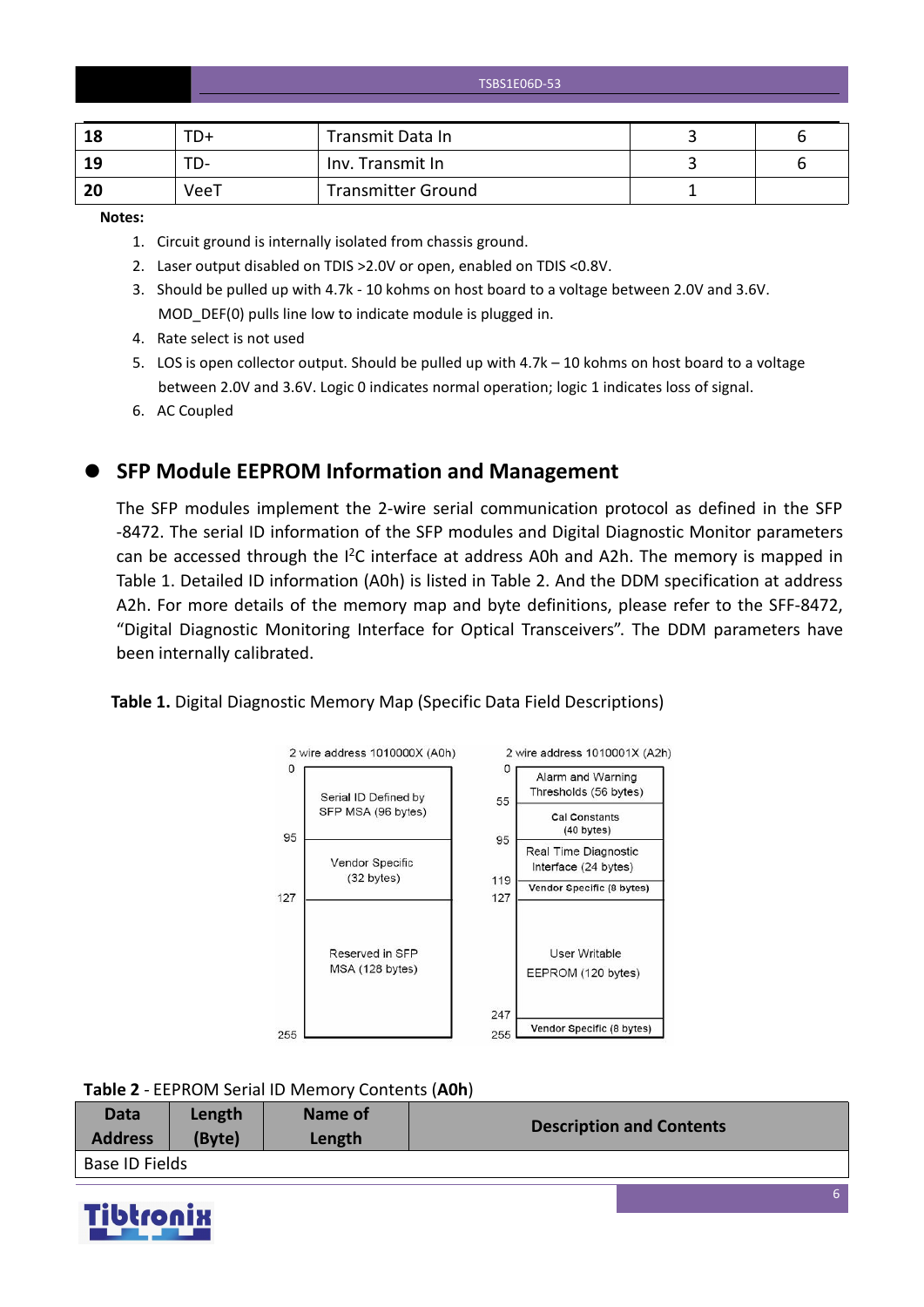| 0                         | $\mathbf{1}$              | Identifier     | Type of Serial transceiver (03h=SFP)                                                                     |
|---------------------------|---------------------------|----------------|----------------------------------------------------------------------------------------------------------|
| $\mathbf{1}$              | $\mathbf{1}$              | Reserved       | Extended identifier of type serial transceiver (04h)                                                     |
| $\overline{2}$            | $\mathbf{1}$              | Connector      | Code of optical connector type (07=LC)                                                                   |
| $3 - 10$                  | 8                         | Transceiver    |                                                                                                          |
| 11                        | $\mathbf{1}$              | Encoding       | NRZ(03h)                                                                                                 |
| 12                        | $\mathbf{1}$              | BR, Nominal    | Nominal baud rate, unit of 100Mbps                                                                       |
| 13-14                     | $\overline{2}$            | Reserved       | (0000h)                                                                                                  |
| 15                        | $\mathbf{1}$              | Length(9um)    | Link length supported for 9/125um fiber, units of 100m                                                   |
| 16                        | $\mathbf{1}$              | Length(50um)   | Link length supported for 50/125um fiber, units of 10m                                                   |
| 17                        | $\mathbf{1}$              | Length(62.5um) | Link length supported for 62.5/125um fiber, units of<br>10 <sub>m</sub>                                  |
| 18                        | $\mathbf{1}$              | Length(Copper) | Link length supported for copper, units of meters                                                        |
| 19                        | $\mathbf{1}$              | Reserved       |                                                                                                          |
| $20 - 35$                 | 16                        | Vendor Name    | SFP vendor name: TIBTRONIX                                                                               |
| 36                        | $\mathbf{1}$              | Reserved       |                                                                                                          |
| 37-39                     | 3                         | Vendor OUI     | SFP transceiver vendor OUI ID                                                                            |
| 40-55                     | 16                        | Vendor PN      | Part Number: "TSBS1E06D-53" (ASCII)                                                                      |
| 56-59                     | 4                         | Vendor rev     | Revision level for part number                                                                           |
| 60-62                     | 3                         | Reserved       |                                                                                                          |
| 63                        | $\mathbf{1}$              | <b>CCID</b>    | Least significant byte of sum of data in address 0-62                                                    |
| <b>Extended ID Fields</b> |                           |                |                                                                                                          |
| 64-65                     | $\overline{2}$            | Option         | Indicates which optical SFP signals are implemented<br>(001Ah = LOS, TX_FAULT, TX_DISABLE all supported) |
| 66                        | $\mathbf{1}$              | BR, max        | Upper bit rate margin, units of %                                                                        |
| 67                        | $\mathbf{1}$              | BR, min        | Lower bit rate margin, units of %                                                                        |
| 68-83                     | 16                        | Vendor SN      | Serial number (ASCII)                                                                                    |
| 84-91                     | 8                         | Date code      | TIBTRONIX's Manufacturing date code                                                                      |
| 92-94                     | 3                         | Reserved       |                                                                                                          |
| 95                        | $\mathbf{1}$              | <b>CCEX</b>    | Check code for the extended ID Fields (addresses 64 to<br>94)                                            |
|                           | Vendor Specific ID Fields |                |                                                                                                          |
| 96-127                    | 32                        | Readable       | TIBTRONIX specific date, read only                                                                       |
| 128-255                   | 128                       | Reserved       | Reserved for SFF-8079                                                                                    |

# **Digital Diagnostic Monitor Characteristics**

| <b>Data Address</b> | <b>Parameter</b>                 | <b>Accuracy</b> | Unit    |
|---------------------|----------------------------------|-----------------|---------|
| 96-97               | Transceiver Internal Temperature | ±3.0            | $\circ$ |

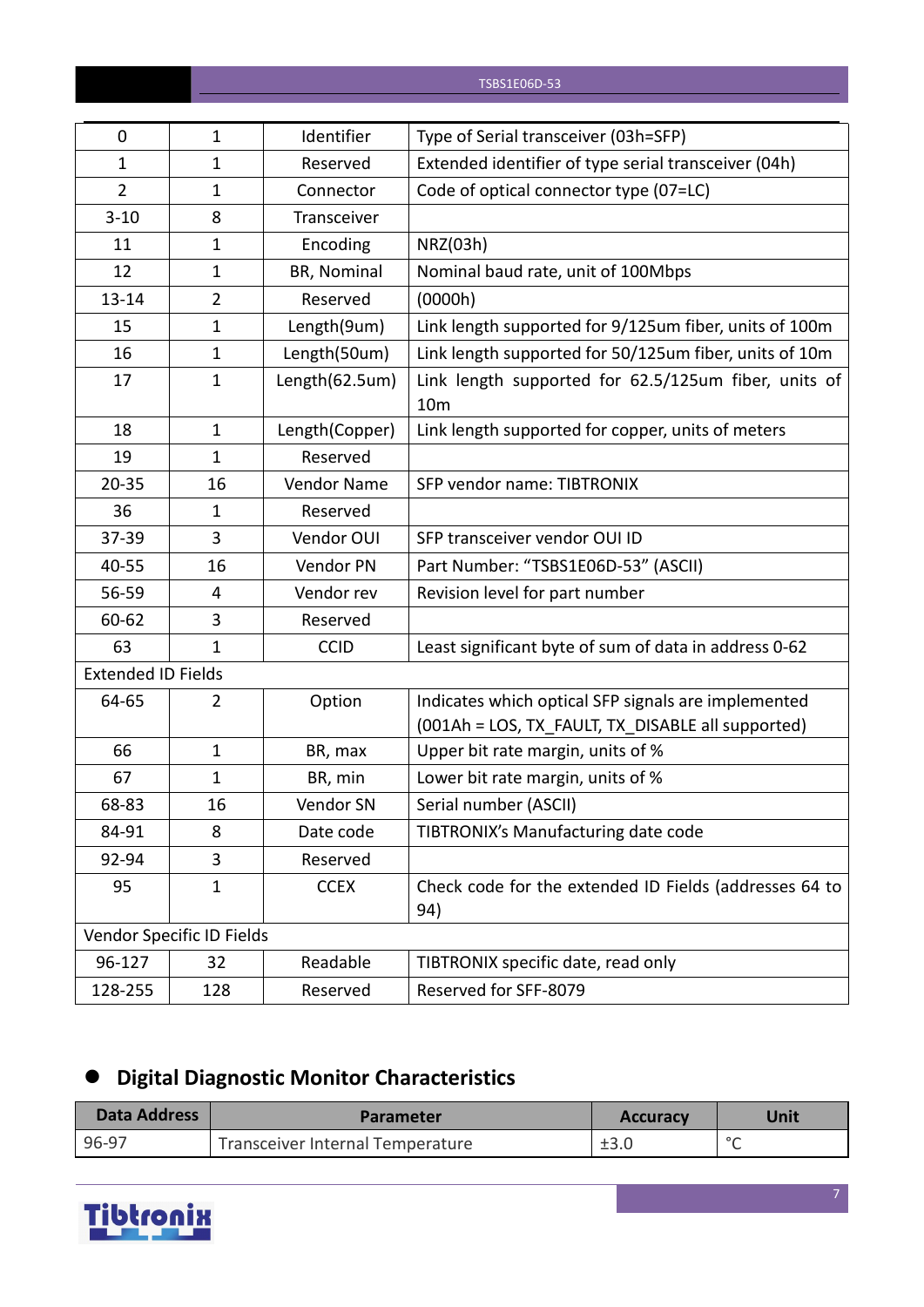|         | TSBS1E06D-53                        |      |                 |  |  |  |  |
|---------|-------------------------------------|------|-----------------|--|--|--|--|
|         |                                     |      |                 |  |  |  |  |
| 100-101 | Laser Bias Current                  | ±10  | %               |  |  |  |  |
| 100-101 | Tx Output Power                     | ±3.0 | dBm             |  |  |  |  |
| 100-101 | <b>Rx Input Power</b>               | ±3.0 | d <sub>Bm</sub> |  |  |  |  |
| 100-101 | <b>VCC3</b> Internal Supply Voltage | ±3.0 | %               |  |  |  |  |

# **Regulatory Compliance**

The TSBS1E06D-53 complies with international Electromagnetic Compatibility (EMC) and international safety requirements and standards (see details in Table following).

| Electrostatic Discharge       | MIL-STD-883E                  | Class 1(>1000 V)              |
|-------------------------------|-------------------------------|-------------------------------|
| (ESD) to the Electrical Pins  | Method 3015.7                 |                               |
| Electrostatic Discharge (ESD) | IEC 61000-4-2                 | Compatible with standards     |
| to the Single SC Receptacle   | GR-1089-CORE                  |                               |
| Electromagnetic               | FCC Part 15 Class B           | Compatible with standards     |
| Interference (EMI)            | EN55022 Class B (CISPR 22B)   |                               |
|                               | <b>VCCI Class B</b>           |                               |
| Laser Eye Safety              | FDA 21CFR 1040.10 and 1040.11 | Compatible with Class 1 laser |
|                               | EN60950, EN (IEC) 60825-1,2   | product.                      |

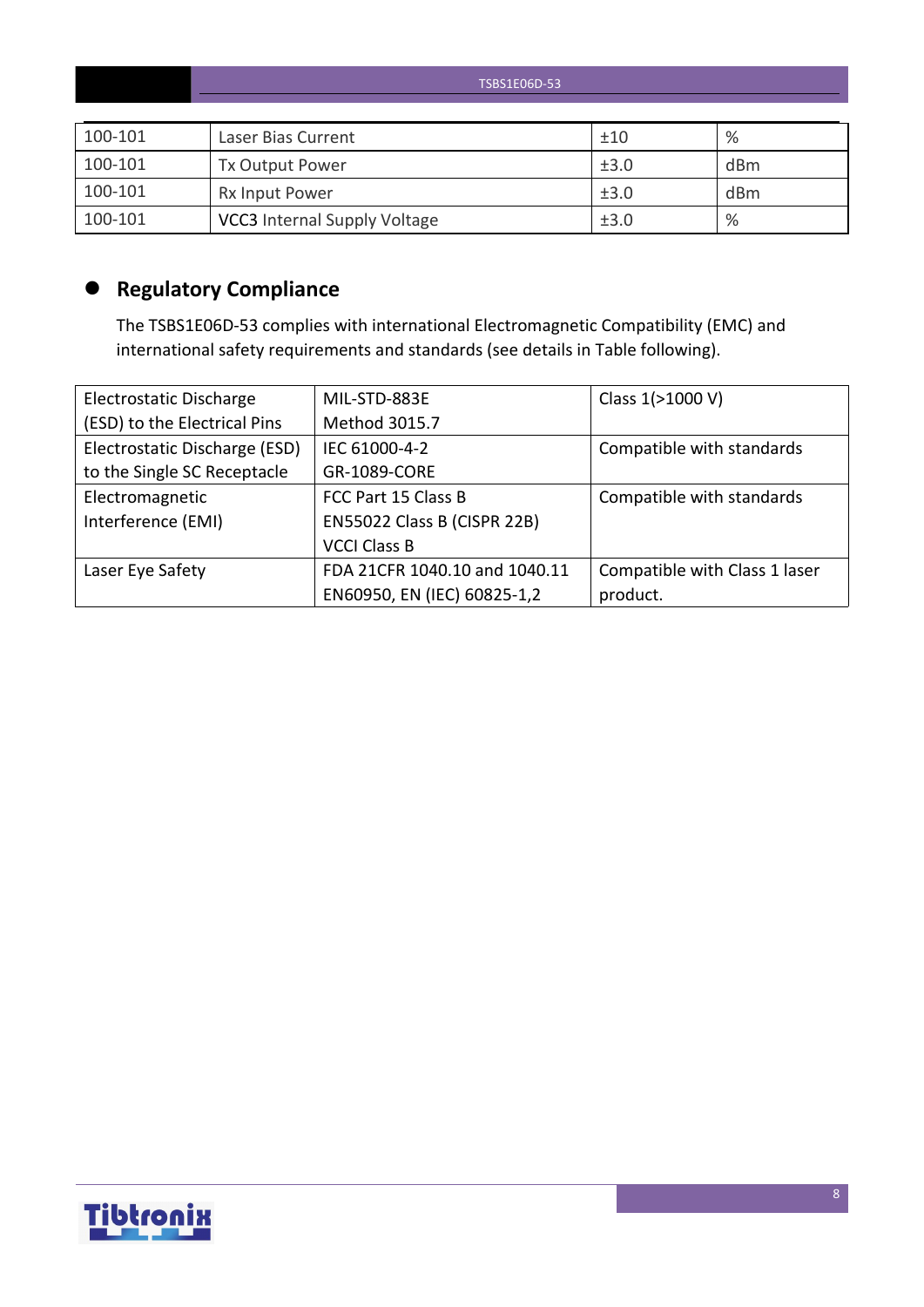#### **Recommended Circuit**



#### **SFP Host Recommended Circuit**

## **Mechanical Dimensions**





**Mechanical Drawing**